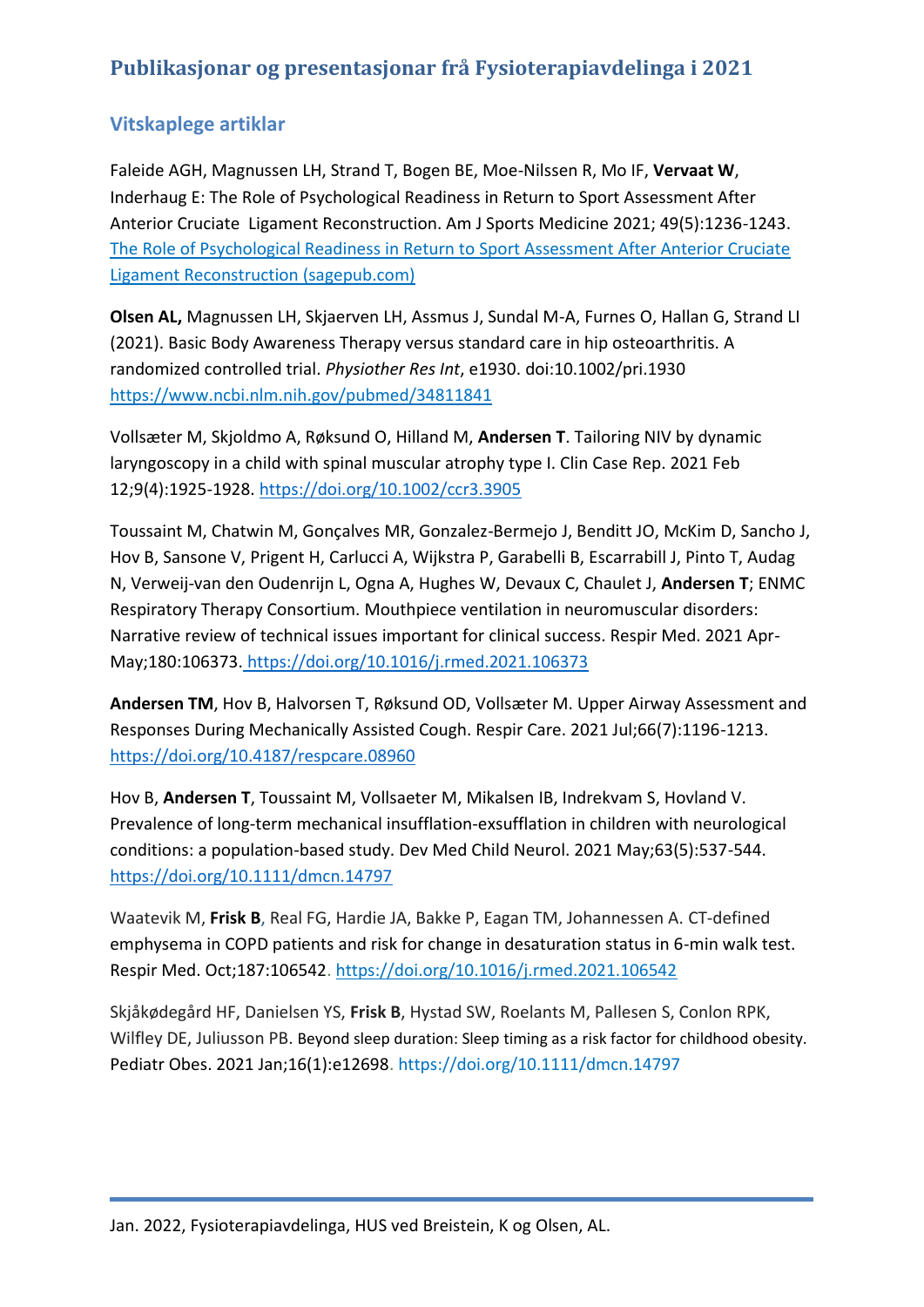## **Publikasjonar og presentasjonar frå Fysioterapiavdelinga i 2021**

### **Fagartiklar og –essay**

**Tiina Andersen**, Haakon Kvidaland, Anne Kristine Brekka, Åse Johnsen Rogde, Maria Vollsæter, Ola Røksund, Thomas Halvorsen og Hege Havstad Clemm. Inducible Laryngeal Obstruction (ILO) – oppdatering på forskning og behandling. Tidsskrift for Hjerte- og Lungefysioterapi. 2021, s.18-21.

Asle Hirth, Haakon Kvidaland og **Guri Brekke**: Hvordan fremme fysisk aktivitet og trening hos pasienter med medfødt hjertefeil? Fagartikkel i Hjerteforum – tidsskrift for Norsk Cardiologisk Selskap 2021, nr 3, vol 34, s. 28-35. [https://indd.adobe.com/view/61e023d3-](https://indd.adobe.com/view/61e023d3-31ce-4825-966b-46b8731f0e6a) [31ce-4825-966b-46b8731f0e6a](https://indd.adobe.com/view/61e023d3-31ce-4825-966b-46b8731f0e6a)

«Intrapulmonell perkussiv ventilasjon som ledd i tidlig rehabilitering av en COVID- 19 pasient i sjukehus». Ina Christine Rasmussen, Ingunn Mjøs, Aarid Liland Olsen, Tiina Andersen. Kasusrapport i Fysioterapeuten online, september 2021. [Fysioterapeuten 6-2021 e-blad](https://fysioterapeuten-eblad.no/dm/fysioterapeuten-6-21/94/)

#### **Bokkapittel**

**Tiina M. Andersen** and Maria Vollsæter. Chapter: Laryngeal Response Patterns During NIV And Mechanically Assisted Cough – in the book Respiratory Disorders in Neuromuscular Disease: Management and Practice Principles. Edited by Giuseppo Fiorentino & Antonio Esquinas. 2021 1st ed. Nova Science Publishers Inc. In press.

### **Presentasjon ved konferanse**

#### **Posterpresentasjon**

**Olsen AL**, Magnussen LH, Skjaerven LH, Assmus J, Sundal M-, Furnes O, Hallan G, Strand LI: Patient Education and Basic Body Awareness Therapy versus Patient Education only in patients with hip osteoarthritis: a randomized controlled trial. Research School Presentations, Universitetet i Bergen, 27.-29. Januar 2021.

**Berget AM**, Moen VP, Hustoft M, Eide GE, Strand LI, Skouen JS and Hetlevik Ø. Predictors of change in physical and mental health among people with disabilities in a three-year rehabilitation trajectory: preliminary results. International society of physical and rehabilitation medicine (ISPRM), virtual congress 12 - 15 June 2021

#### **Innlegg på konferanse**

**Tiina M Andersen** – Speaker Symposium: Progress in diagnosis and monitoring of nocturnal hypoventilation: a practical approach and Upper airway assessment to optimize non-invasive ventilation and cough assist device use: European Respiratory Society) Sleep & Breathing Virtual conference 16-17 April 2021